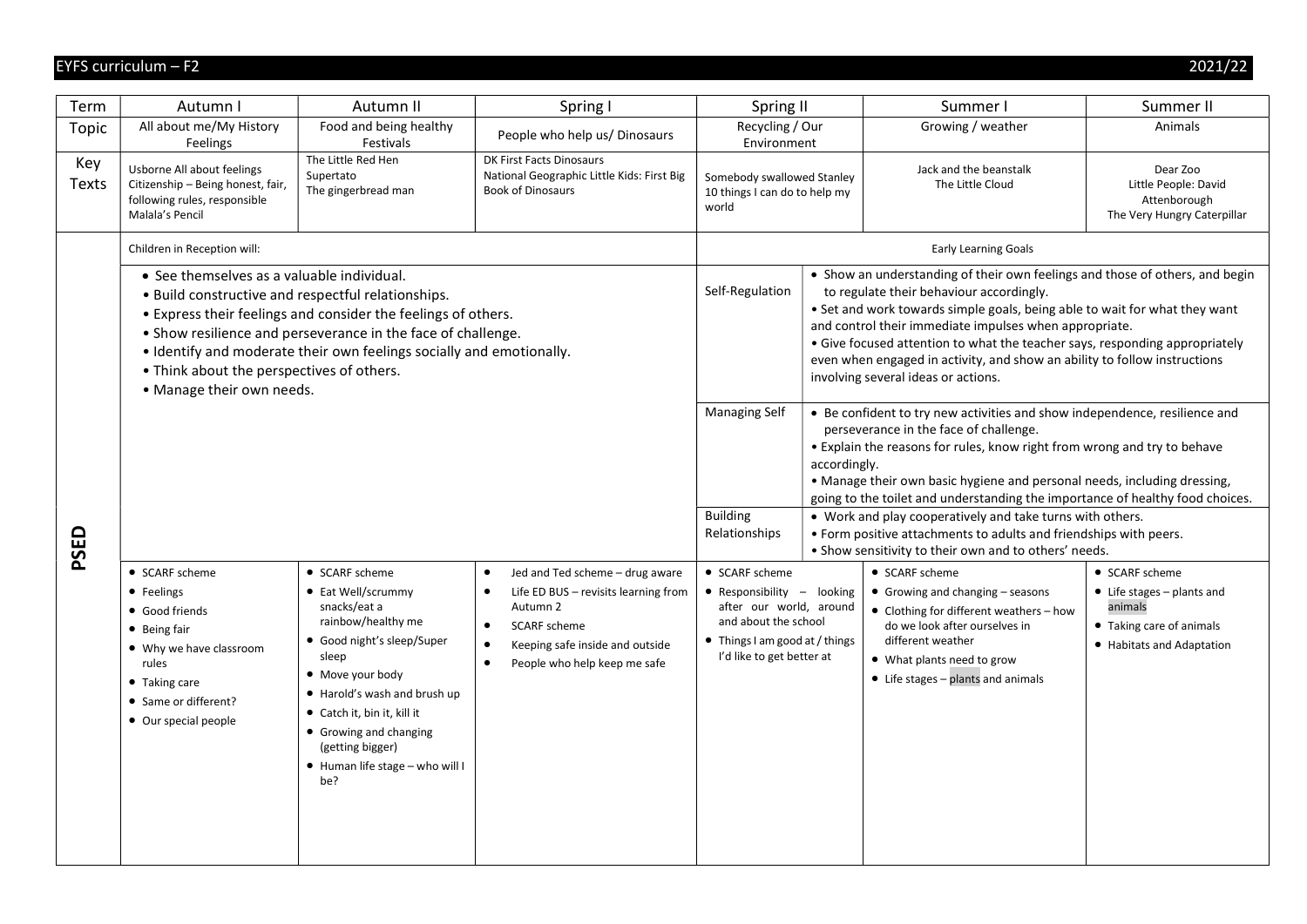|          | Children in Reception will:                                                                                                                                                                                                                                                                                           |                                                                                                                                                                                                                                                                                                                                                                                                                                                                                                                                                                                                                                                                                                                                                                                                                                           |                                                                                                                                                                                                                                                                                                                                                                    | Early Learning Goals                                                                                                                                      |                                                                                                                                                                                                                                                           |                                                                                                                                                                                                                                        |                         |
|----------|-----------------------------------------------------------------------------------------------------------------------------------------------------------------------------------------------------------------------------------------------------------------------------------------------------------------------|-------------------------------------------------------------------------------------------------------------------------------------------------------------------------------------------------------------------------------------------------------------------------------------------------------------------------------------------------------------------------------------------------------------------------------------------------------------------------------------------------------------------------------------------------------------------------------------------------------------------------------------------------------------------------------------------------------------------------------------------------------------------------------------------------------------------------------------------|--------------------------------------------------------------------------------------------------------------------------------------------------------------------------------------------------------------------------------------------------------------------------------------------------------------------------------------------------------------------|-----------------------------------------------------------------------------------------------------------------------------------------------------------|-----------------------------------------------------------------------------------------------------------------------------------------------------------------------------------------------------------------------------------------------------------|----------------------------------------------------------------------------------------------------------------------------------------------------------------------------------------------------------------------------------------|-------------------------|
|          |                                                                                                                                                                                                                                                                                                                       | rolling-crawling - walking - jumping - running - hopping - skipping - climbing<br>• Develop the overall body strength, co-ordination, balance and agility needed to<br>engage successfully with future physical education sessions and other physical                                                                                                                                                                                                                                                                                                                                                                                                                                                                                                                                                                                     | • Revise and refine the fundamental movement skills they have already acquired:-<br>. Progress towards a more fluent style of moving, with developing control and grace.                                                                                                                                                                                           | <b>Gross Motor</b><br><b>Skills</b>                                                                                                                       | • Negotiate space and obstacles safely, with consideration for<br>themselves and others.<br>• Demonstrate strength, balance and coordination when playing.<br>• Move energetically, such as running, jumping, dancing, hopping,<br>skipping and climbing. |                                                                                                                                                                                                                                        |                         |
| <u>ଇ</u> | sitting on the floor.<br>outside, alone and in a group.<br>kicking, passing, batting, and aiming.<br>activities that involve a ball.<br>up and queuing - mealtimes- personal hygiene                                                                                                                                  | disciplines including dance, gymnastics, sport and swimming.<br>safely and confidently. Suggested tools: pencils for drawing and writing,<br>paintbrushes, scissors, knives, forks and spoons.<br>• Combine different movements with ease and fluency.<br>• Confidently and safely use a range of large and small apparatus indoors and<br>• Develop overall body-strength, balance, co-ordination and agility.<br>• Further develop and refine a range of ball skills including: throwing, catching,<br>• Develop confidence, competence, precision and accuracy when engaging in<br>• Know and talk about the different factors that support their overall health and<br>wellbeing:- regular physical activity- healthy eating-toothbrushing-sensible<br>amounts of 'screen time'- having a good sleep routine- being a safe pedestrian | • Develop their small motor skills so that they can use a range of tools competently,<br>• Use their core muscle strength to achieve a good posture when sitting at a table or<br>• Develop the foundations of a handwriting style which is fast, accurate and efficient.<br>• Further develop the skills they need to manage the school day successfully:- lining | <b>Fine Motor</b><br><b>Skills</b>                                                                                                                        | cutlery.                                                                                                                                                                                                                                                  | • Hold a pencil effectively in preparation for fluent writing - using<br>the tripod grip in almost all cases.<br>• Use a range of small tools, including scissors, paintbrushes and<br>• Begin to show accuracy and care when drawing. |                         |
|          | • Routines - taking care of<br>own self in the classroom<br>• Using outdoor climbing<br>equipment safely<br>• Fine motor control and<br>strength (using pinch to pick<br>up items/cutting skills)<br>• Dough Disco and squiggle<br>while you wiggle<br>• Shoulder and Elbow pivot<br>activities<br>$\bullet$ Yoga day | • Making healthy choices<br>• Fine motor control and<br>strength (using pinch to pick<br>up items/cutting skills)<br>• Using tool safely<br>$\bullet$ PE - getting changed, what<br>is exercise, moving in<br>different ways (linked to<br>SCARF), Dance<br>• Shoulder, elbow and wrist<br>pivot activities                                                                                                                                                                                                                                                                                                                                                                                                                                                                                                                               | • Understanding how to stay safe with<br>medicines and household cleaning<br>items etc<br>• PE - Gymnastics (rolling, travelling,<br>balancing)<br>• Letter formation and pencil grip<br>• Using tools with control<br>• Elbow and wrist pivot activities                                                                                                          | • Apparatus-climbing,<br>safety, control<br>$\bullet$ Fine motor control – using<br>tools and equipment<br>• Forming letters correctly<br>and pencil grip |                                                                                                                                                                                                                                                           | • Developing control over small<br>equipment - bats and balls, footballs,<br>beanbags etc.                                                                                                                                             | • Sports day activities |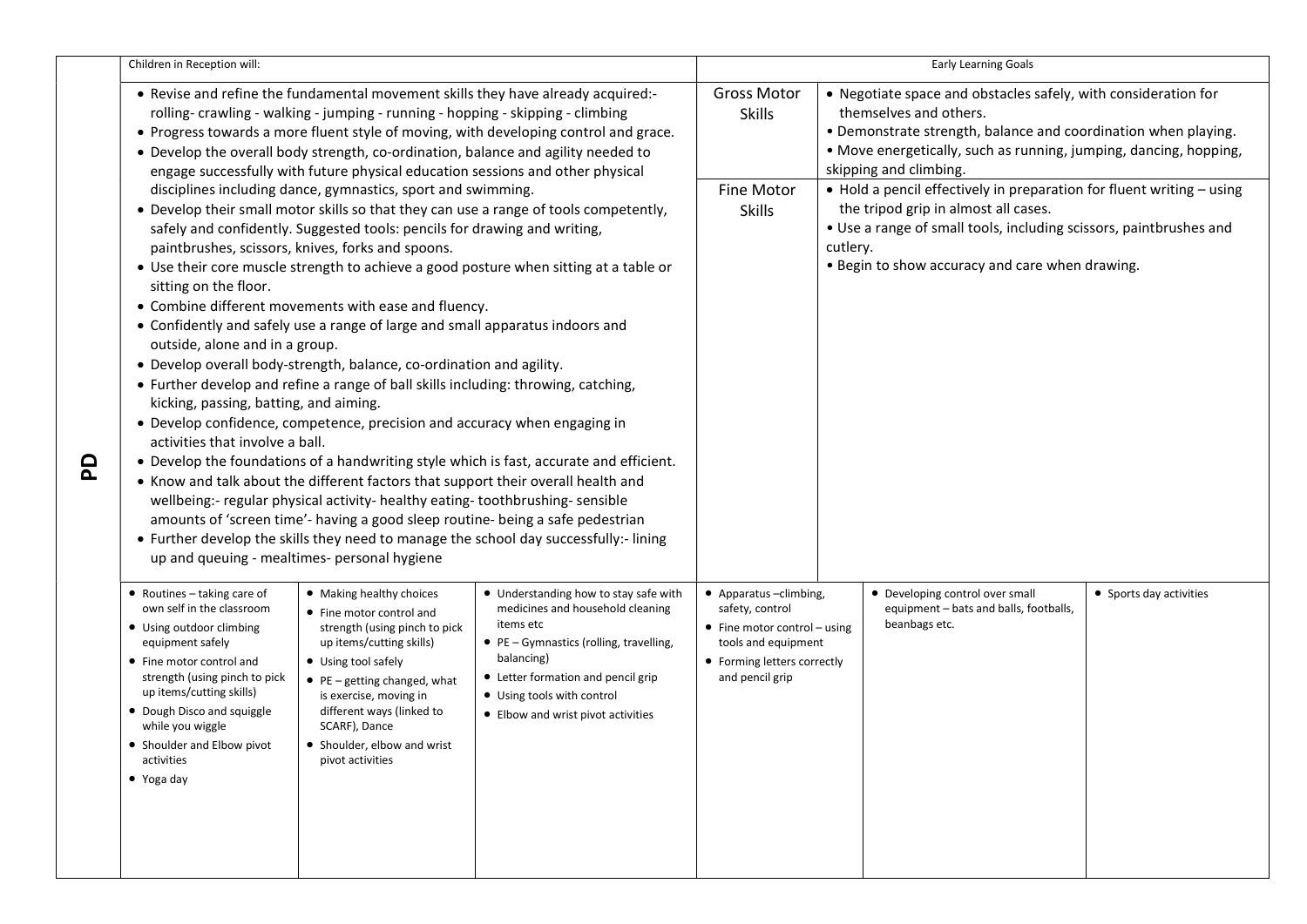|                | Children in Reception will:                                                                                                                                                                                                                                                                                                                                                                                                                                                                                                                                                                                                                                                                                                                                                                                                                                                                                                                                                                                                                                                                                                                                           |                             |                                                    | <b>Early Learning Goals</b>               |                                                                                                                                                                                                                                                                                                                                                                                                                                                                                                                                          |                                                                                                                                                                                                                                                                                                                                                                                          |                                |  |
|----------------|-----------------------------------------------------------------------------------------------------------------------------------------------------------------------------------------------------------------------------------------------------------------------------------------------------------------------------------------------------------------------------------------------------------------------------------------------------------------------------------------------------------------------------------------------------------------------------------------------------------------------------------------------------------------------------------------------------------------------------------------------------------------------------------------------------------------------------------------------------------------------------------------------------------------------------------------------------------------------------------------------------------------------------------------------------------------------------------------------------------------------------------------------------------------------|-----------------------------|----------------------------------------------------|-------------------------------------------|------------------------------------------------------------------------------------------------------------------------------------------------------------------------------------------------------------------------------------------------------------------------------------------------------------------------------------------------------------------------------------------------------------------------------------------------------------------------------------------------------------------------------------------|------------------------------------------------------------------------------------------------------------------------------------------------------------------------------------------------------------------------------------------------------------------------------------------------------------------------------------------------------------------------------------------|--------------------------------|--|
|                | • Understand how to listen carefully and why listening is important.<br>• Learn new vocabulary.<br>• Use new vocabulary through the day.<br>• Ask questions to find out more and to check they understand what has been said to them.<br>• Articulate their ideas and thoughts in well-formed sentences.<br>• Connect one idea or action to another using a range of connectives.<br>• Describe events in some detail.<br>• Use talk to help work out problems and organise thinking and activities explain how things work and<br>why they might happen.<br>• Develop social phrases.<br>• Engage in story times.<br>• Listen to and talk about stories to build familiarity and understanding.<br>• Retell the story, once they have developed a deep familiarity with the text; some as exact repetition<br>and some in their own words.<br>• Use new vocabulary in different contexts.<br>• Listen carefully to rhymes and songs, paying attention to how they sound.<br>• Learn rhymes, poems and songs.<br>• Engage in non-fiction books<br>• Listen to and talk about selected non-fiction to develop a deep familiarity with new knowledge and<br>vocabulary. |                             |                                                    | Listening, Attention<br>and Understanding | $\bullet$<br>$\bullet$                                                                                                                                                                                                                                                                                                                                                                                                                                                                                                                   | Listen attentively and respond to what they hear with relevant questions,<br>comments and actions when being read to and during whole class discussions<br>and small group interactions.<br>Make comments about what they have heard and ask questions to clarify<br>their understanding.<br>Hold conversation when engaged in back-and-forth exchanges with their<br>teacher and peers. |                                |  |
|                |                                                                                                                                                                                                                                                                                                                                                                                                                                                                                                                                                                                                                                                                                                                                                                                                                                                                                                                                                                                                                                                                                                                                                                       |                             |                                                    | Speaking                                  | Participate in small group, class and one-to-one discussions, offering their<br>own ideas, using recently introduced vocabulary.<br>Offer explanations for why things might happen, making use of recently<br>introduced vocabulary from stories, non-fiction, rhymes and poems when<br>appropriate.<br>Express their ideas and feelings about their experiences using full sentences,<br>$\bullet$<br>including use of past, present and future tenses and making use of<br>conjunctions, with modelling and support from their teacher |                                                                                                                                                                                                                                                                                                                                                                                          |                                |  |
|                | • Take care                                                                                                                                                                                                                                                                                                                                                                                                                                                                                                                                                                                                                                                                                                                                                                                                                                                                                                                                                                                                                                                                                                                                                           | • Healthy                   | • Dinosaurs                                        | • Recycle                                 |                                                                                                                                                                                                                                                                                                                                                                                                                                                                                                                                          | • Seed                                                                                                                                                                                                                                                                                                                                                                                   | · Globe                        |  |
|                | • Rules                                                                                                                                                                                                                                                                                                                                                                                                                                                                                                                                                                                                                                                                                                                                                                                                                                                                                                                                                                                                                                                                                                                                                               | $\bullet$ Fruit             | $\bullet$ Past                                     | $\bullet$ Waste                           |                                                                                                                                                                                                                                                                                                                                                                                                                                                                                                                                          | $\bullet$ Plant                                                                                                                                                                                                                                                                                                                                                                          | $•$ Map,                       |  |
|                | • Responsibility                                                                                                                                                                                                                                                                                                                                                                                                                                                                                                                                                                                                                                                                                                                                                                                                                                                                                                                                                                                                                                                                                                                                                      | • Vegetables                | • Extinct                                          | • Compost                                 |                                                                                                                                                                                                                                                                                                                                                                                                                                                                                                                                          | $\bullet$ Grow                                                                                                                                                                                                                                                                                                                                                                           | • Countries,                   |  |
|                | $\bullet$ Team                                                                                                                                                                                                                                                                                                                                                                                                                                                                                                                                                                                                                                                                                                                                                                                                                                                                                                                                                                                                                                                                                                                                                        | • Sugar                     | • Bones                                            | $\bullet$ Re-use                          |                                                                                                                                                                                                                                                                                                                                                                                                                                                                                                                                          | • Water                                                                                                                                                                                                                                                                                                                                                                                  | $•$ Sea,                       |  |
|                | $\bullet$ Friends                                                                                                                                                                                                                                                                                                                                                                                                                                                                                                                                                                                                                                                                                                                                                                                                                                                                                                                                                                                                                                                                                                                                                     | • Vitamins                  | • Skeleton                                         | • Pollution                               |                                                                                                                                                                                                                                                                                                                                                                                                                                                                                                                                          | • Sunlight                                                                                                                                                                                                                                                                                                                                                                               | $\bullet$ Land                 |  |
|                | $\bullet$ Kind                                                                                                                                                                                                                                                                                                                                                                                                                                                                                                                                                                                                                                                                                                                                                                                                                                                                                                                                                                                                                                                                                                                                                        | $\bullet$ Calcium           | • Fossil                                           | • Plastic                                 |                                                                                                                                                                                                                                                                                                                                                                                                                                                                                                                                          | • Weather                                                                                                                                                                                                                                                                                                                                                                                | • Desert                       |  |
|                | $\bullet$ Feelings – naming them                                                                                                                                                                                                                                                                                                                                                                                                                                                                                                                                                                                                                                                                                                                                                                                                                                                                                                                                                                                                                                                                                                                                      | $\bullet$ Grow              | • Triassic/Jurassic/Cretaceous<br>• Paleontologist | • Landfill<br>• Environment               |                                                                                                                                                                                                                                                                                                                                                                                                                                                                                                                                          | $\bullet$ Sunny<br>• Rainy                                                                                                                                                                                                                                                                                                                                                               | $\bullet$ Polar                |  |
|                |                                                                                                                                                                                                                                                                                                                                                                                                                                                                                                                                                                                                                                                                                                                                                                                                                                                                                                                                                                                                                                                                                                                                                                       | • Energy<br>$\bullet$ Germs | • Herbivore / plants                               | $\bullet$ Decay                           |                                                                                                                                                                                                                                                                                                                                                                                                                                                                                                                                          | $\bullet$ Windy                                                                                                                                                                                                                                                                                                                                                                          | • Jungle<br>$\bullet$ Savannah |  |
|                |                                                                                                                                                                                                                                                                                                                                                                                                                                                                                                                                                                                                                                                                                                                                                                                                                                                                                                                                                                                                                                                                                                                                                                       | • Illness                   | • Carnivore / meat                                 | • Paper                                   |                                                                                                                                                                                                                                                                                                                                                                                                                                                                                                                                          | • Stormy                                                                                                                                                                                                                                                                                                                                                                                 | • Rainforest                   |  |
| C&L vocabulary |                                                                                                                                                                                                                                                                                                                                                                                                                                                                                                                                                                                                                                                                                                                                                                                                                                                                                                                                                                                                                                                                                                                                                                       |                             | • Claws                                            | $\bullet$ Card                            |                                                                                                                                                                                                                                                                                                                                                                                                                                                                                                                                          | • Seasons                                                                                                                                                                                                                                                                                                                                                                                | • Climate                      |  |
|                |                                                                                                                                                                                                                                                                                                                                                                                                                                                                                                                                                                                                                                                                                                                                                                                                                                                                                                                                                                                                                                                                                                                                                                       |                             | $\bullet$ Teeth                                    | • Metal                                   |                                                                                                                                                                                                                                                                                                                                                                                                                                                                                                                                          | • Autumn                                                                                                                                                                                                                                                                                                                                                                                 | • Hot/Cold/Wet                 |  |
|                |                                                                                                                                                                                                                                                                                                                                                                                                                                                                                                                                                                                                                                                                                                                                                                                                                                                                                                                                                                                                                                                                                                                                                                       |                             | • Feathers                                         | $\bullet$ Glass                           |                                                                                                                                                                                                                                                                                                                                                                                                                                                                                                                                          | • Spring                                                                                                                                                                                                                                                                                                                                                                                 | • Fur/Scales/Claws/            |  |
|                |                                                                                                                                                                                                                                                                                                                                                                                                                                                                                                                                                                                                                                                                                                                                                                                                                                                                                                                                                                                                                                                                                                                                                                       |                             |                                                    |                                           |                                                                                                                                                                                                                                                                                                                                                                                                                                                                                                                                          | • Summer                                                                                                                                                                                                                                                                                                                                                                                 | • Teeth/Feathers               |  |
|                |                                                                                                                                                                                                                                                                                                                                                                                                                                                                                                                                                                                                                                                                                                                                                                                                                                                                                                                                                                                                                                                                                                                                                                       |                             |                                                    |                                           |                                                                                                                                                                                                                                                                                                                                                                                                                                                                                                                                          | • Winter                                                                                                                                                                                                                                                                                                                                                                                 |                                |  |
|                |                                                                                                                                                                                                                                                                                                                                                                                                                                                                                                                                                                                                                                                                                                                                                                                                                                                                                                                                                                                                                                                                                                                                                                       |                             |                                                    |                                           |                                                                                                                                                                                                                                                                                                                                                                                                                                                                                                                                          |                                                                                                                                                                                                                                                                                                                                                                                          |                                |  |
|                |                                                                                                                                                                                                                                                                                                                                                                                                                                                                                                                                                                                                                                                                                                                                                                                                                                                                                                                                                                                                                                                                                                                                                                       |                             |                                                    |                                           |                                                                                                                                                                                                                                                                                                                                                                                                                                                                                                                                          |                                                                                                                                                                                                                                                                                                                                                                                          |                                |  |
|                |                                                                                                                                                                                                                                                                                                                                                                                                                                                                                                                                                                                                                                                                                                                                                                                                                                                                                                                                                                                                                                                                                                                                                                       |                             |                                                    |                                           |                                                                                                                                                                                                                                                                                                                                                                                                                                                                                                                                          |                                                                                                                                                                                                                                                                                                                                                                                          |                                |  |
|                |                                                                                                                                                                                                                                                                                                                                                                                                                                                                                                                                                                                                                                                                                                                                                                                                                                                                                                                                                                                                                                                                                                                                                                       |                             |                                                    |                                           |                                                                                                                                                                                                                                                                                                                                                                                                                                                                                                                                          |                                                                                                                                                                                                                                                                                                                                                                                          |                                |  |
|                |                                                                                                                                                                                                                                                                                                                                                                                                                                                                                                                                                                                                                                                                                                                                                                                                                                                                                                                                                                                                                                                                                                                                                                       |                             |                                                    |                                           |                                                                                                                                                                                                                                                                                                                                                                                                                                                                                                                                          |                                                                                                                                                                                                                                                                                                                                                                                          |                                |  |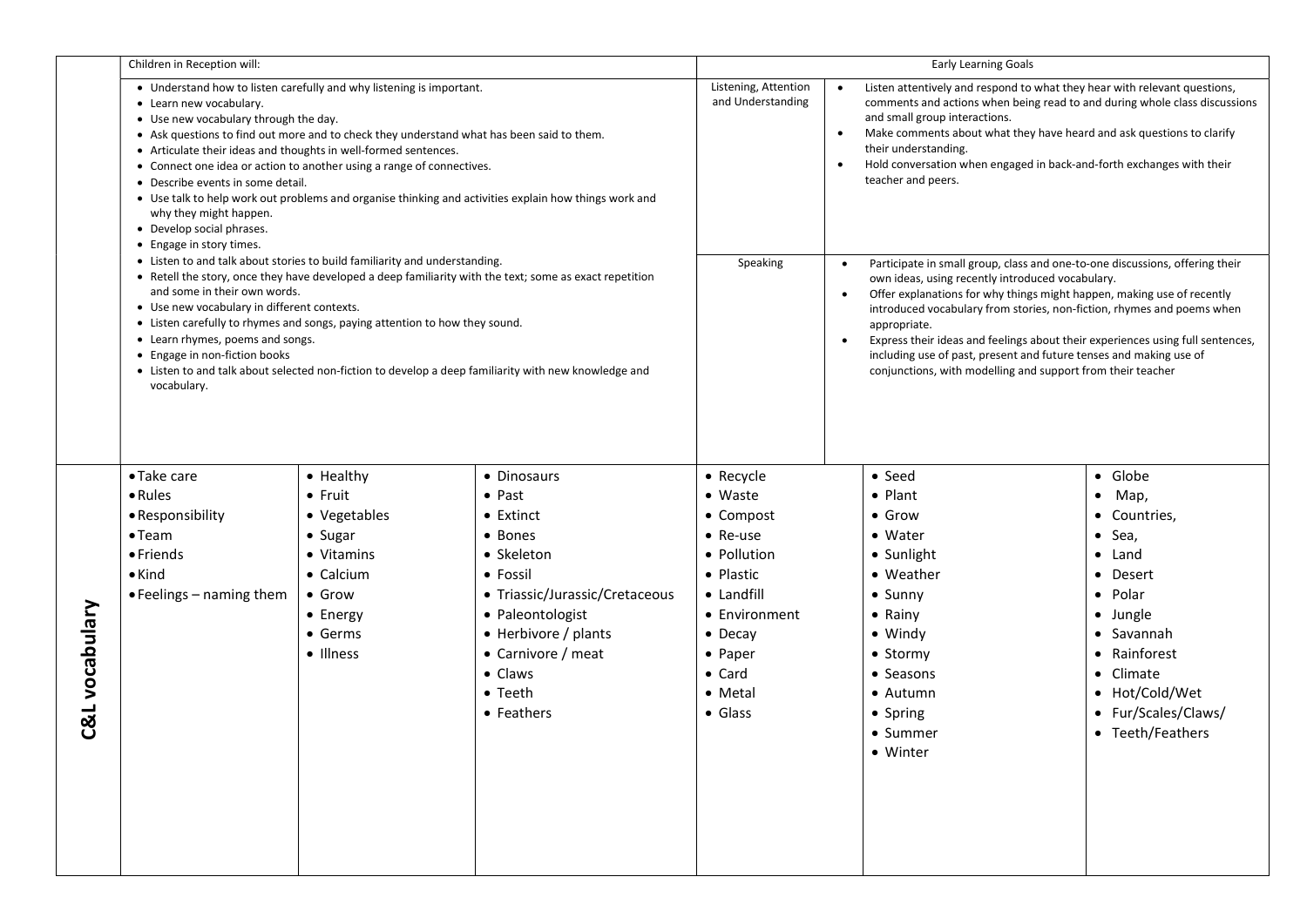|          | Children in Reception will:                                                                                                    |                                                                                                                                                                                                                                                                        |                                                                                                                                                                                                                                                                                                                | <b>Early Learning Goals</b> |                                                                                                                                                                                                                                                                                                                                                                   |                                      |  |
|----------|--------------------------------------------------------------------------------------------------------------------------------|------------------------------------------------------------------------------------------------------------------------------------------------------------------------------------------------------------------------------------------------------------------------|----------------------------------------------------------------------------------------------------------------------------------------------------------------------------------------------------------------------------------------------------------------------------------------------------------------|-----------------------------|-------------------------------------------------------------------------------------------------------------------------------------------------------------------------------------------------------------------------------------------------------------------------------------------------------------------------------------------------------------------|--------------------------------------|--|
|          | $\bullet$<br>letter-sound correspondences.<br>$\bullet$<br>them.<br>$\bullet$<br>programme.<br>$\bullet$                       | Read individual letters by saying the sounds for them.<br>Read some letter groups that each represent one sound and say sounds for<br>Read a few common exception words matched to the school's phonic<br>correspondences and, where necessary, a few exception words. | Blend sounds into words, so that they can read short words made up of known<br>Read simple phrases and sentences made up of words with known letter-sound<br>Re-read these books to build up their confidence in word reading, their fluency                                                                   | Comprehension               | Demonstrate understanding of what has been read to them by<br>retelling stories and narratives using their own words and<br>recently introduced vocabulary. Anticipate (where appropriate)<br>key events in stories. Use and understand recently introduced<br>vocabulary during discussions about stories, non-fiction,<br>rhymes and poems and during role play |                                      |  |
| Literacy | ٠<br>$\bullet$<br>using a capital letter and full stop.                                                                        | and their understanding and enjoyment.<br>Form lower-case and capital letters correctly.<br>Re-read what they have written to check that it makes sense.                                                                                                               | Spell words by identifying the sounds and then writing the sound with letter/s.<br>Write short sentences with words with known letter-sound correspondences                                                                                                                                                    | <b>Word Reading</b>         | Say a sound for each letter in the alphabet and at least 10<br>digraphs.<br>Read words consistent with their phonic knowledge by sound-<br>$\bullet$<br>blending.<br>Read aloud simple sentences and books that are consistent<br>$\bullet$<br>with their phonic knowledge, including some common<br>exception words.                                             |                                      |  |
|          |                                                                                                                                |                                                                                                                                                                                                                                                                        |                                                                                                                                                                                                                                                                                                                | Writing                     | Write recognisable letters, most of which are correctly formed.<br>$\bullet$<br>Spell words by identifying sounds in them and representing the<br>sounds with a letter or letters. Write simple phrases and<br>sentences that can be read by others.                                                                                                              |                                      |  |
|          | • Phonics - Phase $1/2$<br>• Oral blending and<br>segmenting<br>• Beginning to use initial<br>sounds when writing<br>CVC words | $\bullet$ Phonics - phase 2<br>• Oral blending and<br>segmenting<br>• Writing cvc words<br>• Writing superpower<br>(phase 2 tricky) words<br>• Reading and Writing<br>cvc words<br>• Reading and Writing<br>captions - introduce<br>word order                         | • Phase 3 phonics<br>• Oral blending and segmenting<br>of ccvc/cvcc words<br>• Writing captions<br>• Writing short sentences -<br>finger spaces and full stops<br>• Writing superpower (phase 2<br>and 3 tricky words) correctly<br>• Re-arranging sentences for<br>word order, syntax, check by<br>re-reading | • Phase 3 and 4<br>phonics  | • Phase 3 and 4 phonics<br>• HA/MA+ phase 5 phonics<br>• Writing captions<br>• Writing short sentences -<br>finger spaces and full stops<br>• Writing superpower (phase<br>2,3 and 4 tricky words)<br>correctly<br>• Re-arranging sentences for<br>word order, syntax, check by<br>re-reading                                                                     | • Phonics consolidation<br>using AFL |  |
| Phonics  |                                                                                                                                |                                                                                                                                                                                                                                                                        |                                                                                                                                                                                                                                                                                                                |                             |                                                                                                                                                                                                                                                                                                                                                                   |                                      |  |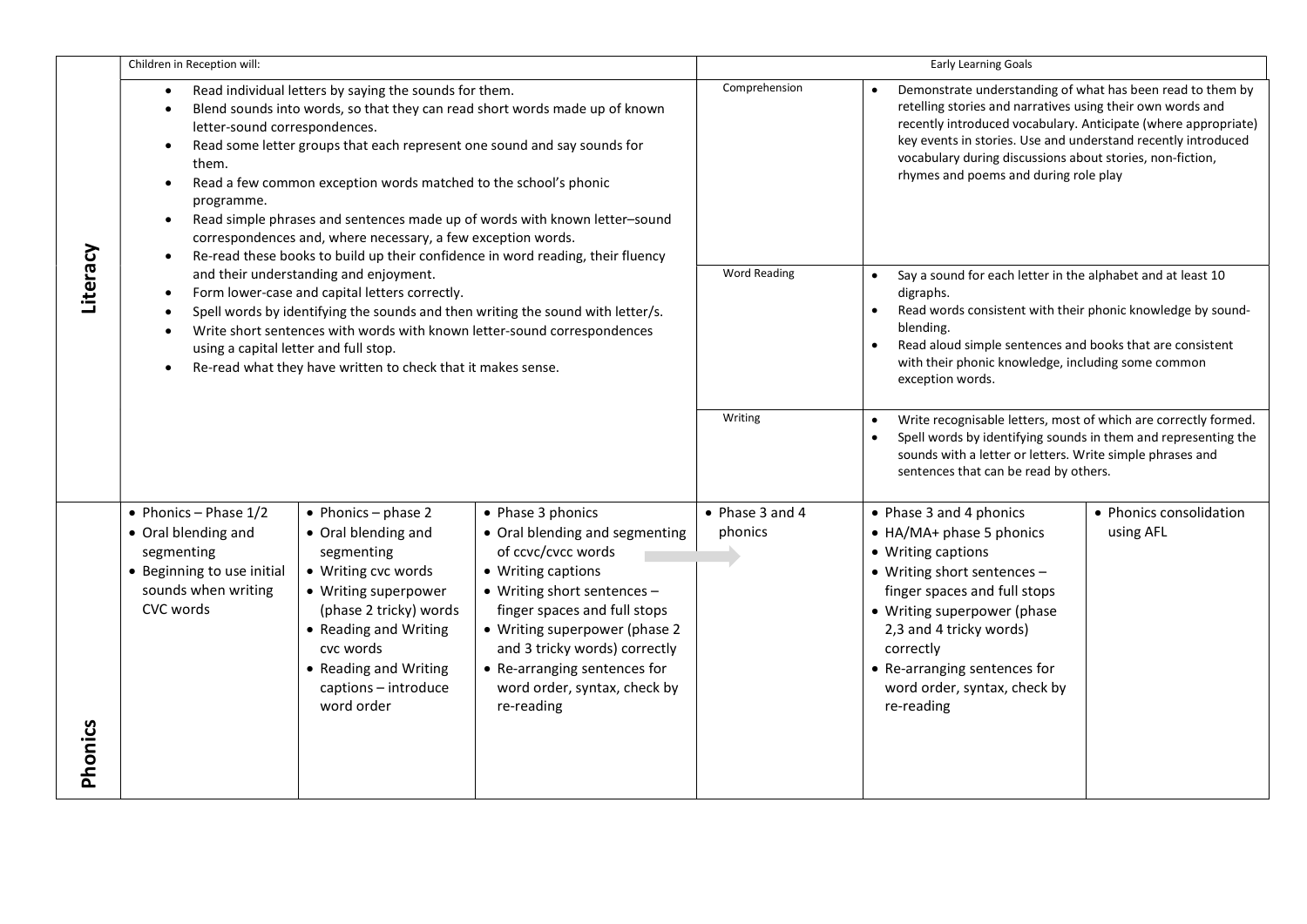| Reading and Writing | • Goldilocks and the<br>three bears (talk for<br>writing)<br>• Shared Reading - title,<br>front cover, writing,<br>illustrations, author,<br>illustrator (terms to be<br>introduced and<br>revisited continually<br>over the year during<br>shared reading and<br>story time)<br>• Shared reading -<br>character setting,<br>summarise (terms to<br>be introduced and<br>revisited continually<br>over the year during<br>shared reading and<br>story time)                                                                                                                                                                                                                | • Talk for writing (The<br>Little Red Hen)<br>• Making own story<br>maps<br>• Imitation and<br>innovation<br>• Shared reading $-$<br>fiction and non-fiction,<br>blurb, contents,<br>glossary (terms to be<br>introduced and<br>revisited continually<br>over the year during<br>shared reading and<br>story time)<br>• Writing for purpose<br>(shopping list,<br>celebration cards) | • Introduce planning a<br>narrative using scaffolds<br>• Writing for purpose (letters,<br>signs, posters, etc)<br>• Developing independence in<br>writing e.g using letter mats<br>and word mats, knowing to<br>segment to spell, re-reading<br>to see what comes next<br>without excessive adult<br>prompts.<br>• Features of non-fiction texts<br>and using them to find<br>information e.g contents,<br>glossary, index, labels, photos<br>Ongoing - name writing, handwriting/letter formation/helicopter stories | • Begin to record<br>narratives that have<br>a beginning, middle<br>and end using<br>scaffolds<br>• Continue developing<br>writing short<br>sentences with finger<br>spaces, full stops<br>• Begin to be aware of<br>and try to use capital<br>letters | • Talk for Writing (Jack and the<br>Beanstalk)<br>• Ordering story events - first,<br>then, next, last<br>• Making own story maps<br>• Imitation and innovation<br>• Narratives using scaffolds-<br>extending writing.<br>• Continue to consolidate<br>independence and writing for<br>purpose through focus<br>activities and continuous<br>provision<br>• Revisit learning on fiction<br>books e.g characters, setting,<br>events, author, illustrator,<br>blurb                                                                                                                                                                                                                                                                                                            | • Talk for Writing (Dear<br>Zoo)<br>• Making own story maps<br>• Imitation and<br>innovation<br>• Continue to plan and<br>write narratives.<br>• Revisit learning on Non-<br>Fiction texts e.g<br>contents, glossary,<br>index, labels, photos |
|---------------------|----------------------------------------------------------------------------------------------------------------------------------------------------------------------------------------------------------------------------------------------------------------------------------------------------------------------------------------------------------------------------------------------------------------------------------------------------------------------------------------------------------------------------------------------------------------------------------------------------------------------------------------------------------------------------|--------------------------------------------------------------------------------------------------------------------------------------------------------------------------------------------------------------------------------------------------------------------------------------------------------------------------------------------------------------------------------------|-----------------------------------------------------------------------------------------------------------------------------------------------------------------------------------------------------------------------------------------------------------------------------------------------------------------------------------------------------------------------------------------------------------------------------------------------------------------------------------------------------------------------|--------------------------------------------------------------------------------------------------------------------------------------------------------------------------------------------------------------------------------------------------------|-------------------------------------------------------------------------------------------------------------------------------------------------------------------------------------------------------------------------------------------------------------------------------------------------------------------------------------------------------------------------------------------------------------------------------------------------------------------------------------------------------------------------------------------------------------------------------------------------------------------------------------------------------------------------------------------------------------------------------------------------------------------------------|------------------------------------------------------------------------------------------------------------------------------------------------------------------------------------------------------------------------------------------------|
|                     | Children in Reception will:                                                                                                                                                                                                                                                                                                                                                                                                                                                                                                                                                                                                                                                |                                                                                                                                                                                                                                                                                                                                                                                      |                                                                                                                                                                                                                                                                                                                                                                                                                                                                                                                       |                                                                                                                                                                                                                                                        | Early Learning Goals                                                                                                                                                                                                                                                                                                                                                                                                                                                                                                                                                                                                                                                                                                                                                          |                                                                                                                                                                                                                                                |
| Maths               | Count objects, actions and sounds.<br>Subitise.<br>Link the number symbol (numeral) with its cardinal number value.<br>Count beyond ten.<br>Compare numbers.<br>Understand the 'one more than/one less than' relationship between consecutive numbers.<br>Explore the composition of numbers to 10.<br>Automatically recall number bonds for numbers 0-10.<br>Select, rotate and manipulate shapes in order to develop spatial reasoning skills.<br>Compose and decompose shapes so that children recognise a shape can have other shapes within<br>٠<br>it, just as numbers can.<br>Continue, copy and create repeating patterns.<br>Compare length, weight and capacity. |                                                                                                                                                                                                                                                                                                                                                                                      |                                                                                                                                                                                                                                                                                                                                                                                                                                                                                                                       | Number<br><b>Numerical Patterns</b>                                                                                                                                                                                                                    | Have a deep understanding of number to 10, including the composition of<br>$\bullet$<br>each number.<br>Subitise (recognise quantities without counting) up to 5.<br>Automatically recall (without reference to rhymes, counting or other aids)<br>number bonds up to 5 (including subtraction facts) and some number<br>bonds to 10, including double facts.<br>Verbally count beyond 20, recognising the pattern of the counting system.<br>Compare quantities up to 10 in different contexts, recognising when one<br>$\bullet$<br>quantity is greater than, less than or the same as the other quantity.<br>Explore and represent patterns within numbers up to 10, including evens<br>$\bullet$<br>and odds, double facts and how quantities can be distributed equally. |                                                                                                                                                                                                                                                |
|                     | See termly overviews for mastery maths planning                                                                                                                                                                                                                                                                                                                                                                                                                                                                                                                                                                                                                            |                                                                                                                                                                                                                                                                                                                                                                                      |                                                                                                                                                                                                                                                                                                                                                                                                                                                                                                                       |                                                                                                                                                                                                                                                        |                                                                                                                                                                                                                                                                                                                                                                                                                                                                                                                                                                                                                                                                                                                                                                               |                                                                                                                                                                                                                                                |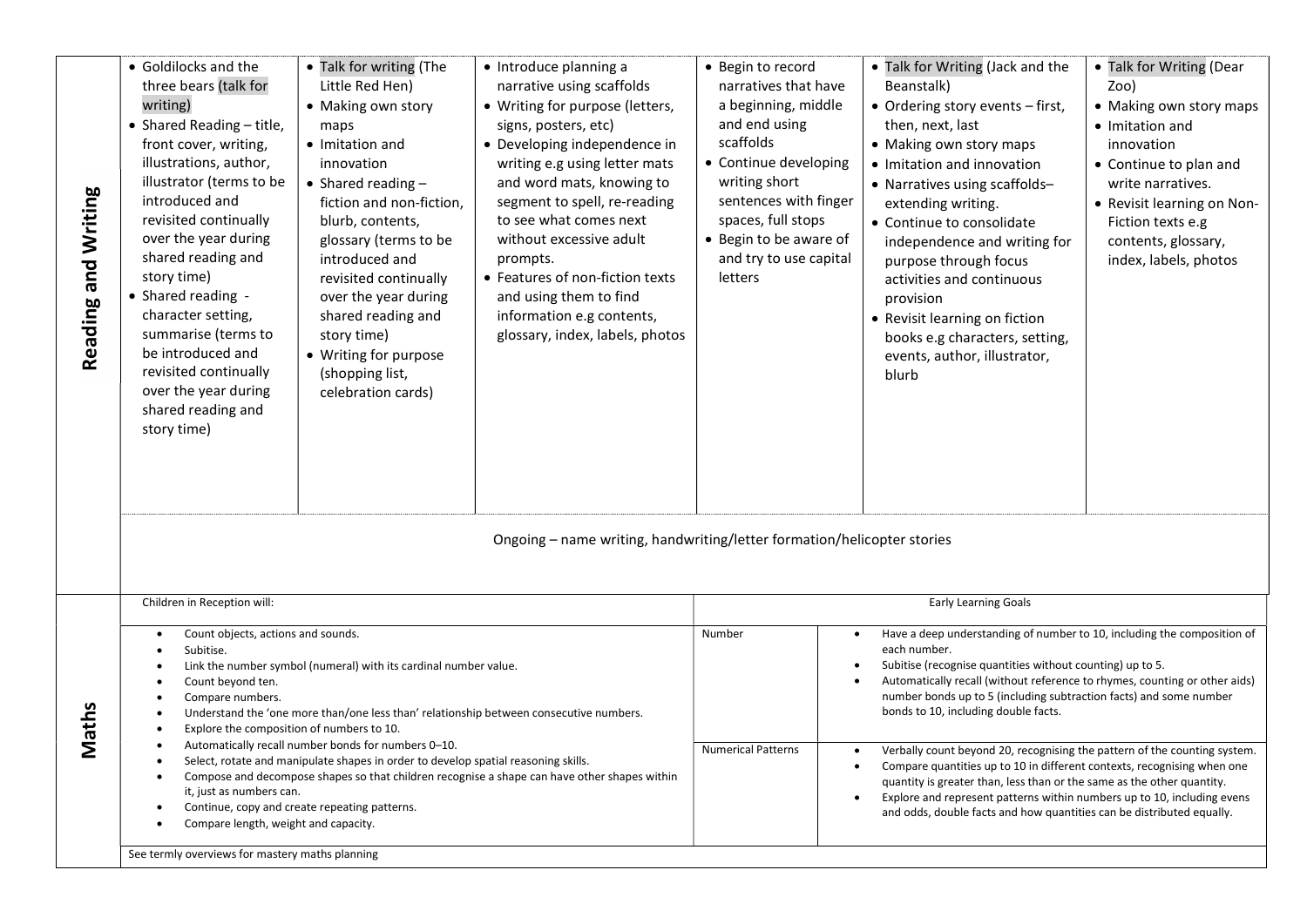|        | Children in Reception will:                                                                                                                                                                                                                                                                                                                                                                                                                                                                    |                                                                                                                                                                                                                                                                                                                                    |                                                                                                                                                                                                                                                                                                                                                                                                                                                                                          | Early Learning Goals                                                                                                                                                                                                                                                                                                                                                                                                       |                                                                                                                                                                                                                                                                                                                                                                                                                                                                                                                                                     |                                                                                                                                                                                                                                                                                                                                                                                                                                                                                                                                                         |                                                                                                                                                                                                                                                                                                                                              |
|--------|------------------------------------------------------------------------------------------------------------------------------------------------------------------------------------------------------------------------------------------------------------------------------------------------------------------------------------------------------------------------------------------------------------------------------------------------------------------------------------------------|------------------------------------------------------------------------------------------------------------------------------------------------------------------------------------------------------------------------------------------------------------------------------------------------------------------------------------|------------------------------------------------------------------------------------------------------------------------------------------------------------------------------------------------------------------------------------------------------------------------------------------------------------------------------------------------------------------------------------------------------------------------------------------------------------------------------------------|----------------------------------------------------------------------------------------------------------------------------------------------------------------------------------------------------------------------------------------------------------------------------------------------------------------------------------------------------------------------------------------------------------------------------|-----------------------------------------------------------------------------------------------------------------------------------------------------------------------------------------------------------------------------------------------------------------------------------------------------------------------------------------------------------------------------------------------------------------------------------------------------------------------------------------------------------------------------------------------------|---------------------------------------------------------------------------------------------------------------------------------------------------------------------------------------------------------------------------------------------------------------------------------------------------------------------------------------------------------------------------------------------------------------------------------------------------------------------------------------------------------------------------------------------------------|----------------------------------------------------------------------------------------------------------------------------------------------------------------------------------------------------------------------------------------------------------------------------------------------------------------------------------------------|
|        | Talk about members of their immediate family and community.<br>Name and describe people who are familiar to them.<br>Comment on images of familiar situations in the past.<br>Compare and contrast characters from stories, including figures from the past.<br>Draw information from a simple map.<br>Understand that some places are special to members of their community.<br>٠<br>Recognise that people have different beliefs and celebrate special times in different ways.<br>$\bullet$ |                                                                                                                                                                                                                                                                                                                                    |                                                                                                                                                                                                                                                                                                                                                                                                                                                                                          |                                                                                                                                                                                                                                                                                                                                                                                                                            | $\bullet$<br>$\bullet$<br>$\bullet$                                                                                                                                                                                                                                                                                                                                                                                                                                                                                                                 | Talk about the lives of the people around them and their roles in society.<br>Know some similarities and differences between things in the past and now,<br>drawing on their experiences and what has been read in class.<br>Understand the past through settings, characters and events encountered in<br>books read in class and storytelling                                                                                                                                                                                                         |                                                                                                                                                                                                                                                                                                                                              |
|        | Recognise some similarities and differences between life in this country and life in other countries.<br>Explore the natural world around them.<br>Describe what they see, hear and feel whilst outside.<br>٠<br>Recognise some environments that are different to the one in which they live.<br>Understand the effect of changing seasons on the natural world around them.                                                                                                                  |                                                                                                                                                                                                                                                                                                                                    |                                                                                                                                                                                                                                                                                                                                                                                                                                                                                          | People and<br>Communities                                                                                                                                                                                                                                                                                                                                                                                                  | Describe their immediate environment using knowledge from observation,<br>$\bullet$<br>discussion, stories, non-fiction texts and maps.<br>Know some similarities and differences between different religious and cultural<br>$\bullet$<br>communities in this country, drawing on their experiences and what has been read<br>in class.<br>Explain some similarities and differences between life in this country and life in<br>$\bullet$<br>other countries, drawing on knowledge from stories, nonfiction texts and (when<br>appropriate) maps. |                                                                                                                                                                                                                                                                                                                                                                                                                                                                                                                                                         |                                                                                                                                                                                                                                                                                                                                              |
| ろ<br>つ |                                                                                                                                                                                                                                                                                                                                                                                                                                                                                                |                                                                                                                                                                                                                                                                                                                                    |                                                                                                                                                                                                                                                                                                                                                                                                                                                                                          | The Natural<br>World                                                                                                                                                                                                                                                                                                                                                                                                       | $\bullet$<br>$\bullet$<br>$\bullet$                                                                                                                                                                                                                                                                                                                                                                                                                                                                                                                 | Explore the natural world around them, making observations and drawing pictures<br>of animals and plants.<br>Know some similarities and differences between the natural world around them<br>and contrasting environments, drawing on their experiences and what has been<br>read in class.<br>Understand some important processes and changes in the natural world around<br>them, including the seasons and changing states of matter.                                                                                                                |                                                                                                                                                                                                                                                                                                                                              |
|        | Past and present - My<br>History (see document<br>attached)<br>People and Communities<br>- Malala's Pencil                                                                                                                                                                                                                                                                                                                                                                                     | $\bullet$ Digital – using ipads to<br>record models, work<br>etc, technology<br>walk/hunt, talking<br>pegs, codapillar<br>$\bullet$ Celebrations -<br>recognising similarities<br>and differences<br>(Diwali, Christmas),<br>talking about our own<br>celebrations<br>• Observing changes in<br>our environment<br>(Autumn/Winter) | • Similarities and differences<br>between dinosaurs<br>• Talking about the past and<br>understanding that it is not<br>happening now<br>• What happened to the<br>dinosaurs?<br>• Exploring bones and fossils<br>• Digital - using search engines<br>to find information<br>• Using digital microscopes to<br>explore fossils<br>• Digital - using 'clips' app to<br>record short film and add<br>explanations and<br>observations by recording<br>speech (e.g bath bomb<br>experiments) | • Where do we live?<br>What is it like? What<br>can you see? How<br>can we look after it<br>and make it better?<br>• What happens if we<br>don't care for our<br>environment?<br>$\bullet$ Making compost -<br>changes and decay<br>• Effects of plastic<br>pollution on the<br>animals and<br>environment.<br>• Sir David<br>Attenborough<br>• Digital - Using Ipads<br>to record story<br>telling / singing and<br>music |                                                                                                                                                                                                                                                                                                                                                                                                                                                                                                                                                     | • Using our compost<br>• Planting<br>• Observing changes that<br>happen to plants as they grow<br>and die<br>• What do plants need to be<br>healthy?<br>• Observing weather and<br>seasons and describing the<br>changes that occur.<br>• Weather forecasts were<br>invented by a scientist called<br><b>Admiral Robert Fitzroy to</b><br>keep sailors and fishermen<br>safe a very long time ago.<br>• Digital - Creating photo walks<br>(supporting observations<br>made of plants and weather)<br>• Digital - using puppet pals to<br>retell stories | • Our world - countries<br>and seas / globe<br>• Different weather and<br>climates around the<br>world and how the<br>animals and people<br>that live there adapt.<br>• Animal life cycles -<br>what happens to a<br>caterpillar over time<br>• Sir David Attenborough<br>- naturalist<br>• Digital - using puppet<br>pals to retell stories |